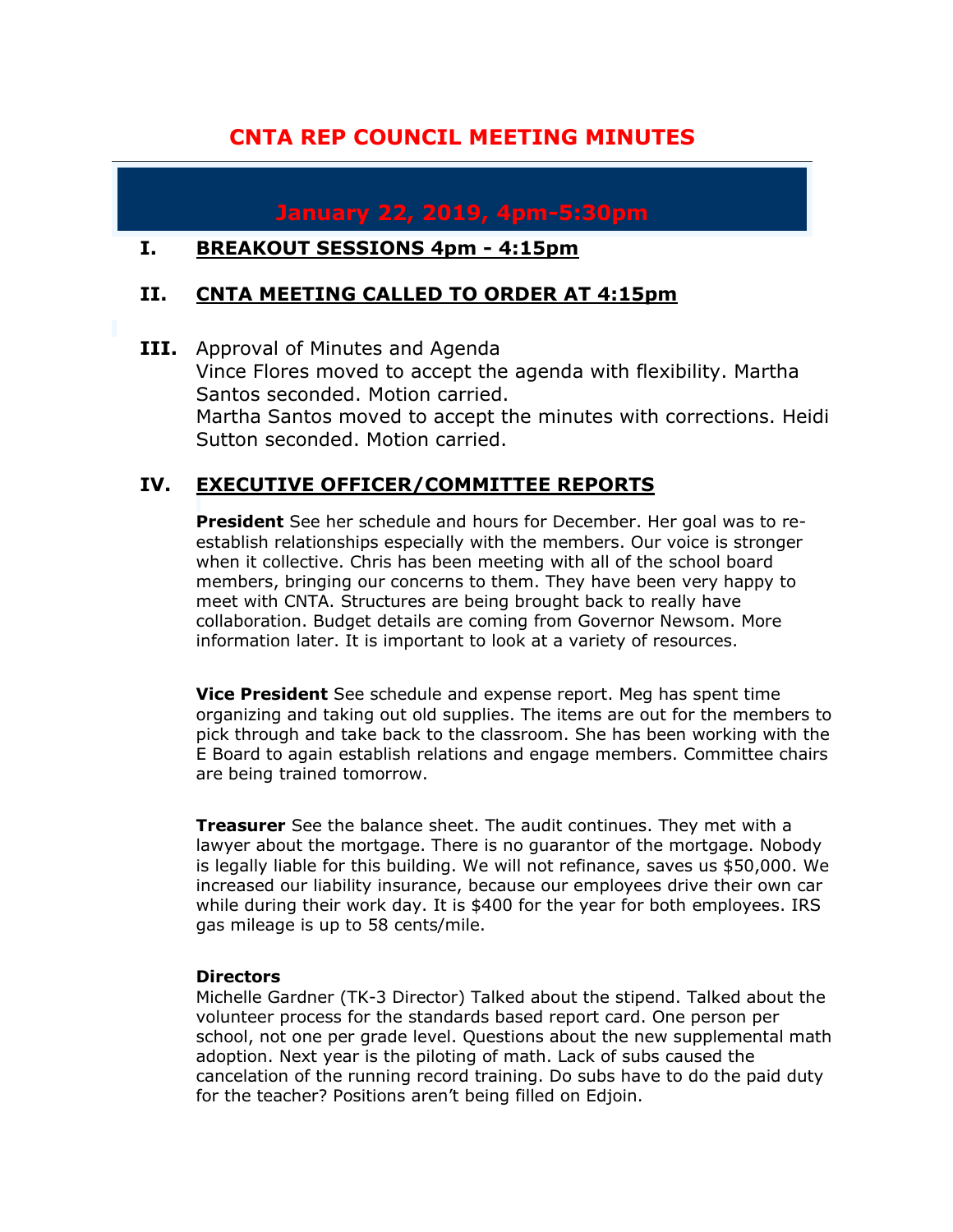Jennifer Devries (Elementary 4-6 Director) Talked about the standards based report card. Give your input to your representative. Talked about the stipend for GSS, article 12. 32 non-consecutive days. Please let the office know if you do not get your money, if you believe you should receive it. Put your duty on the sub note of AESOP, otherwise they do not have to do the duty.

Jerry Goar (Intermediate Director) Set up dates for listening sessions. 2/4 at Ramirez, 2/12 at CNTA, 2/25 Citrus Hills, 2/28 CNTA office. All meetings will be 3:00 to 4:40. Come when you can.

Ben Williams (covering for Secondary Director) 4 major things. Meetings by admin during PCT time, trying to set up meetings during lunch, and during rep council time. Admin doesn't value teacher voice. Teachers are unhappy with the way the master schedule is being done. Things are skewed. It impacts our seniors, programs. Class size is impacted. Admin won't accept help from teachers. Members need to set limits with Admin in order to selfadvocate.

Angela Thomas (Support Services/SpEd Director) Concerns about teachers who are split between sites. Teachers are being moved mid-year to service larger caseloads at a new site. This impacts programs, because the staff member doesn't have time to prepare. Some of the new people are getting the high profile cases. Some splits are longer day, so they get a timecard for extra hours.

#### **V. NEW BUSINESS**

A. #RedforEd/UTLA-- They reached a tentative agreement being voted on tonight. Their concerns and former contract look very similar to ours. Check on their website for the negotiations process for the last two years. They will decrease class size over the next few years. We want to avoid a situation like Los Angeles was facing with increased class size. We need to be part of the conversation with our own district.

B. CTA Governance—Joe Bartell (District M) and Margie Grenado (District L) here to talk about the issues throughout the state and governance documents. CTA reviews our documents, bylaws and standing rules. They suggest revisions. CTA aligns the template with our bylaws. Anything that doesn't align/in conflict with CTA policy needs to be fixed. The revisions go through the E Board, but need to be approved by Rep Council. State Council members and their right to vote at E Board and filling vacancies need to be clarified. Also our definitions of support services. Representation needs to be in bylaws, so the E Board cannot change it whenever there is a change of leadership. One person/one vote. Margie knows of no other chapter that has State Council members as voting E Board members. Some have them at the meeting, but at non-voting members. Our bylaws committee will have to rewrite the problems to align with the template. Items from the standing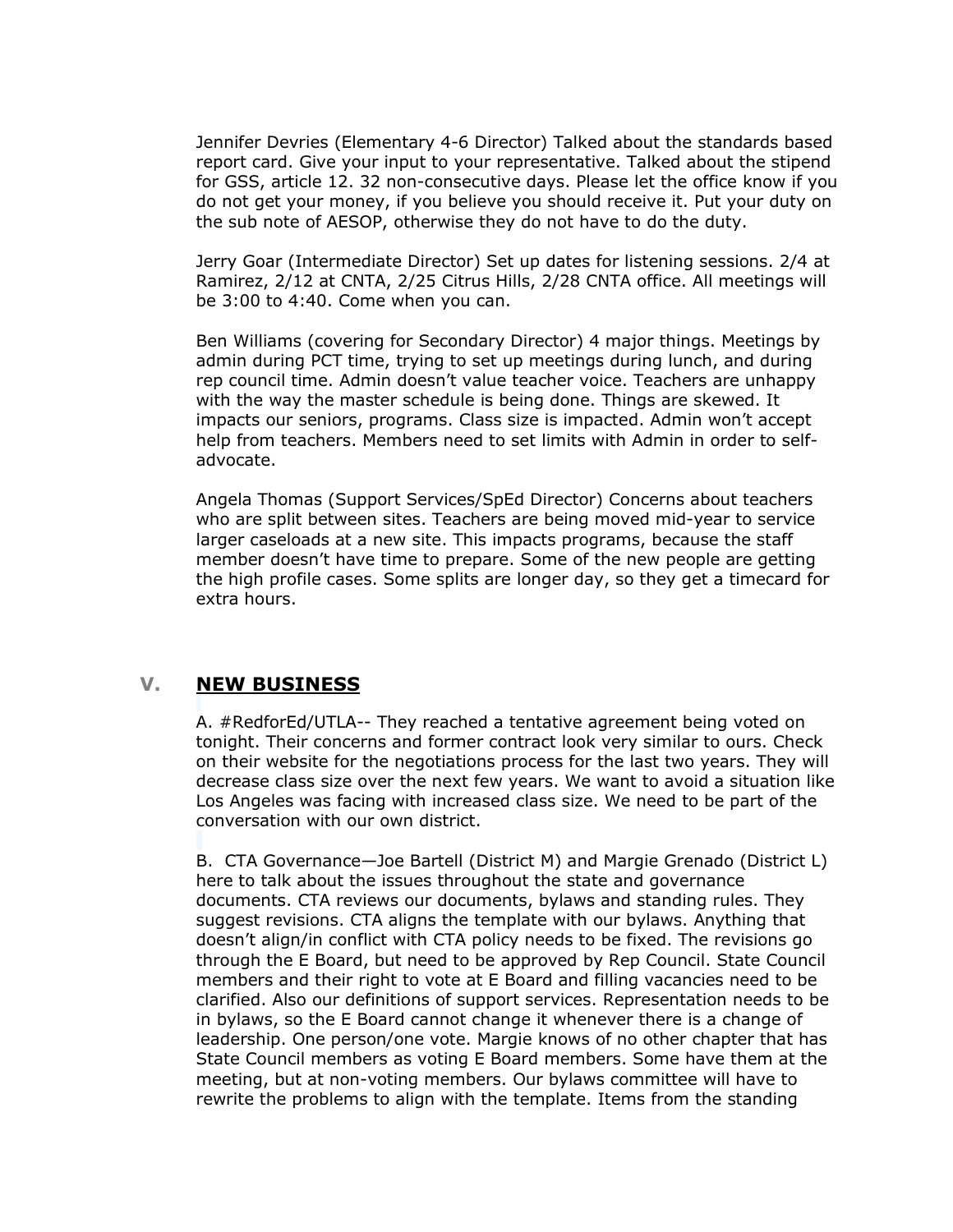rules should be in the bylaws. It is suggested that this gets done by elections season. Chris and Meg have requested the numbers to include more positions to model the representation of the district within the E Board. There is a timeline for fixing this.

C. Negotiations Listening Sessions—every constituency would have a lead to hold listening sessions for concerns. See list. Need one for Program Specialists. Training for the leads will be tomorrow. Stay tuned for dates and locations.

D. New Year, New yoU-nion—See the flyer. Information will be in the newsletter on the website. FITT- frequency, intensity, time, type. Lead by listening. Engage everyone in the survey by listening to group about the needs. All of our social media pages can be found through @weareCnta. Be on by February 5 when everything goes live to have members to ask questions about the Budget. Site visits will happen on Thursdays, reps need to help the process. They are providing snacks, not lunch. Keep Calm and Connect contest is to get everyone to login to the CNTA website and fill out the profile. Winning schools will get 20 minutes message per sign up participant. Get all of your site members to sign up. Deadline is February 18. Follow the step-by-step packet. Click the final button. The incident form is on the website to document problems immediately regarding admin or meetings with member and admin.

**Ben Williams moved to extend the meeting for 20 minutes. Andrea Vasques seconded. Motion carried.**

E. LCFF Budget Info—Vanessa Villalobos moved to table to February. Kristin seconded. Motion carried.

### **VI. OLD BUSINESS**

A. NEA Grant—Foundations in Collaboration. Second phase of the IBPS training, 5 possible trainings, 8:00-3:00 at CNTA office. 2/5-6 training (admin and 2 reps), 2/7-8 training.

B. Discipline/PBIS—Next Monday, January 28, listening session about PBIS and discipline. Members should fill out the survey and pony it back. This meeting for all members, not just reps.

C. Upcoming Meetings—See the blast about the dates. 1/23 Committee Chairs/Constituency Leads.

D. Defining Collaboration—Activity next month from the phrases about Collaboration.

Jen Harris is the site rep of the month.